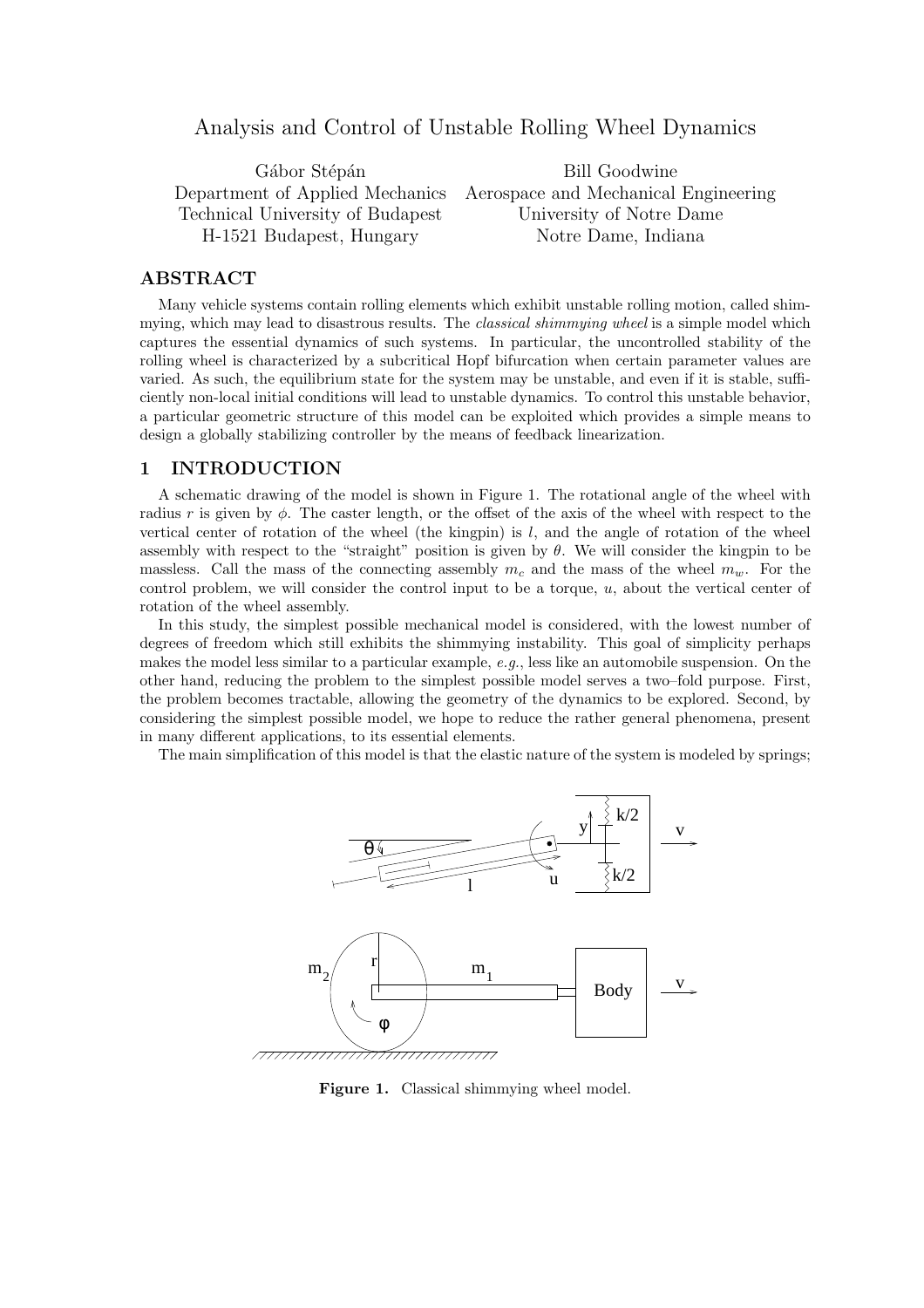whereas, the more sophisticated models mentioned previously directly attempt to model the infinite dimensional elastic nature of pneumatic tires, or possibly reduce the problem to a finite dimensional representation by only considering the lower order modes [Sharp and Jones, 1980]. However, there are some cases where our simplified model may be a more accurate model than the more complicated ones. For example, on an aircraft with a relatively tall landing gear structure, the elastic effect of the tire may be small relative to the lateral elastic properties of the landing gear strut. Another case is whenever there is a small contact region, or if the wheel is rigid (as in a shopping cart). Regardless, here we model the elastic element by two springs, each with spring constant  $\frac{k}{2}$ . The kingpin is constrained to deflect laterally (so it can not deflect "forwards and backwards", but only "side to side"), and the amount of deflection is represented by the variable  $y$ .

We consider the system to be moving with a constant velocity,  $v$ . This assumption further reduces the dimension of the phase space, thus helping to further simplify the problem. Such an assumption is justified in cases where the body is massive relative to the mass of the wheel and the associated structure (as in an airplane), or where some external control keeps the overall structure moving with constant velocity (such as a truck trailer or shopping cart). Finally, we note that many structures such as an aircraft landing gear system or automobile suspension also include significant vertical elastic elements, e.g., the shock absorbers. Clearly, a model including these elements would be more realistic and could possibly alter the dynamics of the system. However, since the simpler, planar model we consider exhibits the phenomenon we wish to control, we will restrict our attention to the simpler model for the reasons set forth above.

#### 2 THE DYNAMICS OF THE CLASSICAL SHIMMYING WHEEL

The equations of motion for this system with the ideal nonholonomic constraining forces and control input  $u$  are given by:

$$
\ddot{\theta} = \frac{-\frac{v}{l}\left(\sec^2\theta - \frac{1}{2} + \frac{3m_w}{2m_c}\tan^2\theta\right)\dot{\theta}}{\left(\frac{1}{3} + \tan^2\theta\right)\cos\theta + \frac{m_w}{4m_c}\left(\frac{r^2}{l^2}\cos\theta + 6\tan^2\theta\cos\theta\right)}\n- \frac{\frac{k}{lm_c}y + \left(1 + \frac{3m_w}{2m_c}\right)\frac{\tan\theta}{\cos\theta}\dot{\theta}^2 - \frac{\cos\theta}{l^2m_c}u}{\left(\frac{1}{3} + \tan^2\theta\right)\cos\theta + \frac{m_w}{4m_c}\left(\frac{r^2}{l^2}\cos\theta + 6\tan^2\theta\cos\theta\right)}\n\dot{y} = l\dot{\theta}\cos\theta + \left(v + l\dot{\theta}\sin\theta\right)\tan\theta
$$
\n
$$
\dot{\phi} = \frac{\sec\theta\left(v + l\dot{\theta}\sin\theta\right)}{r}.
$$
\n(1)

A complete study of the dynamics of this system is presented by [Stépán, 1991]. In particular, it was shown that the linearized stability of the system about the  $\theta = 0$  and  $y = 0$  position was governed by the following condition:

$$
\frac{l}{r} > \sqrt{\frac{3m_w}{2m_c}}\tag{2}
$$

If the above condition is satisfied, the equilibrium point is asymptotically stable, and the equilibrium point is unstable otherwise. Additionally, it was shown, that when the above local stability condition is satisfied, an unstable limit cycle exists around the stable stationary motion. This stability condition does not contain the velocity term, which may seem to contradict intuition because in vehicle dynamics, the notion of a "critical speed" is often utilized. However, in the case presented here, equation 2 does not contain a velocity term because we have not included viscous damping in the equations of motion.

If we set the control input to zero, we can numerically verify and observe the above results. For  $m_c = 1.5 \text{kg}, m_w = 2.75 \text{kg}, l = 0.2 \text{m}, r = 0.1 \text{m}, k = 75 \text{N/m}$  and  $v = 1 \text{m/s}$ , the value of the critical caster length is  $l_{cr} \approx 0.1658$ m, so the length of the caster is greater than the critical length, and so the equilibrium solution is stable. Figure 2 shows this stable equilibrium solution. For a decreased caster length,  $l = 0.152 \text{m} < l_{cr}$ , Figure 3 shows the local instability of the equilibrium solution. This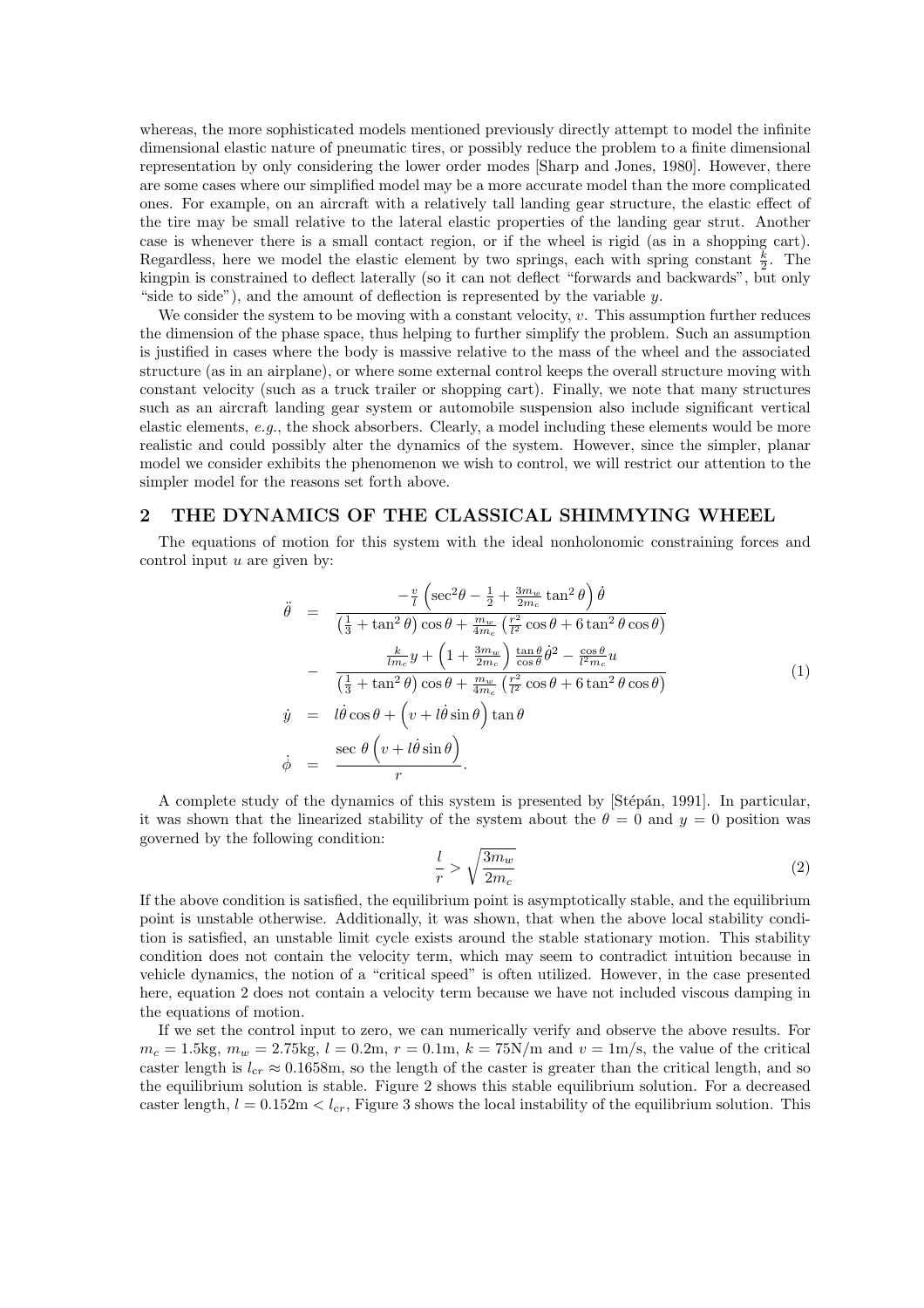

Figure 2. Locally stable rolling system. Figure 3. Locally unstable rolling system.

unstable solution appears to be growing unbounded in all variables except  $\theta$ , which is bounded by  $\pm \frac{\pi}{2}$ .

The previous simulations verify that with certain parameter values, the equilibrium point can be locally unstable. Next, we numerically verify that even if the equilibrium point is locally stable, there exists an unstable limit cycle around it. Figure 4 shows two solutions, with initial conditions which are "close" together, one of which is stable, the other of which is unstable. The first solution has initial conditions leading inside the limit cycle, and the second solution has initial conditions leading outside the limit cycle. In this simulation, we use the same physical parameters for the system as for the simulation demonstrating the local stability of the equilibrium solution, except  $l = 0.171$ m  $> l_{cr}$ , which still satisfies the local stability condition expressed by equation 2. In both cases, the initial conditions are all zero, except for the solution leading inside the limit cycle, the initial angle is  $\theta_0 = -0.24$  and the initial angular velocity is  $\dot{\theta}_0 = 0.4$ s<sup>-1</sup>. For the solution leading outside the limit cycle,  $\theta_0 = -0.24$  and  $\dot{\theta}_0 = 0$ s<sup>-1</sup>. See the bifurcation analysis in [Stépán, 1991] for more details.

## 3 FEEDBACK LINEARIZATION

This section constructs a feedback linearizing controller for the classical shimmying wheel. First, we review the basics of feedback linearization. Consider the control system described by



Figure 4. Unstable limit cycle.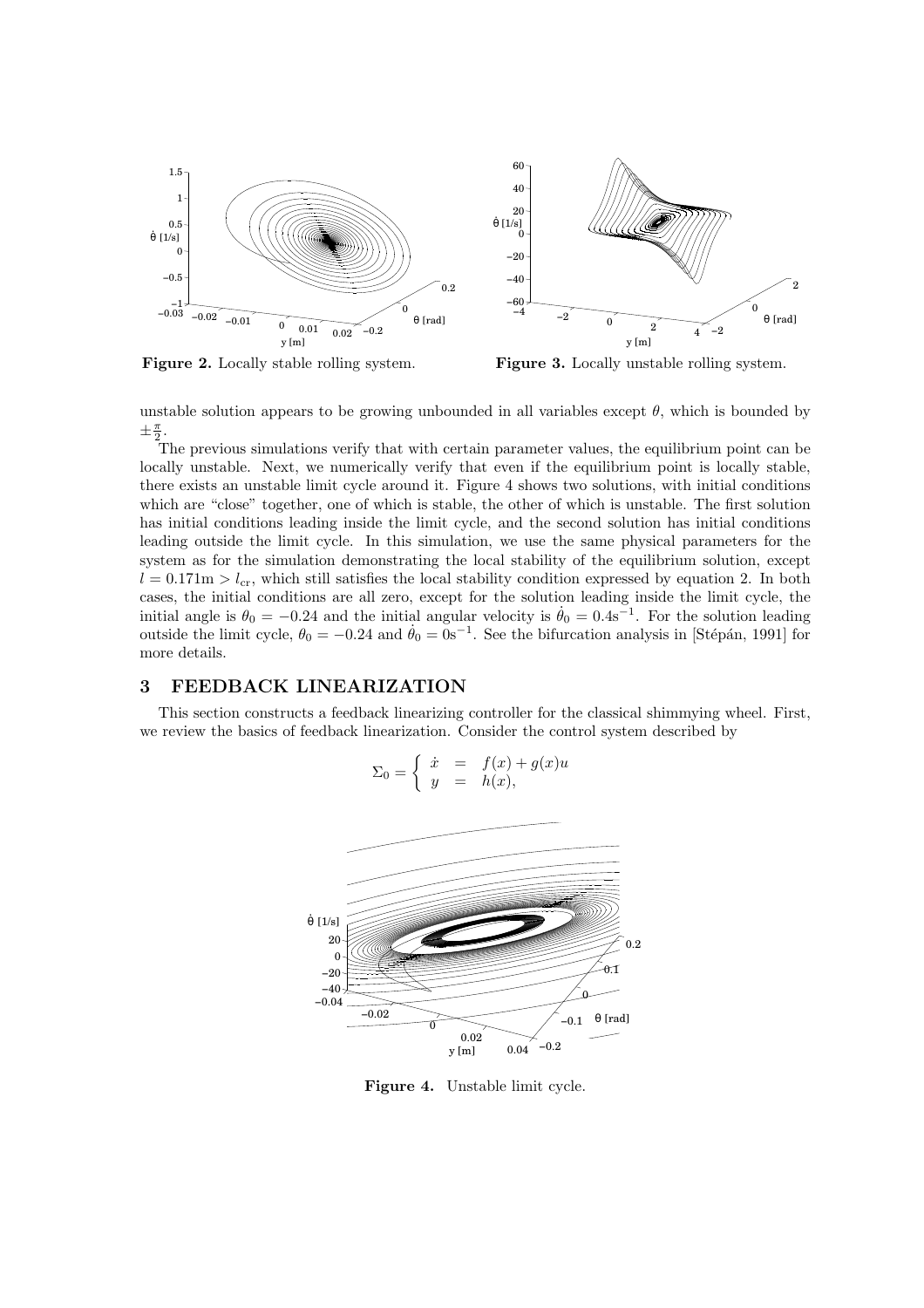where h is called the *output function* and  $\dim(x) = n$ . This system has *relative degree* r at a point  $x_0$  if

1.  $L_g L_f^k h(x) = 0 \,\forall x$  in a neighborhood of  $x_0$ , and all  $k < r - 1$ , and 2.  $L_g L_f^{r-1} h(x_0) \neq 0$ ,

where  $\tilde{L}_g h$  is the Lie derivative of the function h along the vector field g.

If  $r = n$  for all x, consider the change of coordinates

$$
\xi_1 = h(x)
$$
  
\n
$$
\xi_2 = \dot{\xi}_1 = L_f h(x)
$$
  
\n
$$
\xi_3 = \dot{\xi}_2 = L_f^2 h(x)
$$
  
\n
$$
\vdots
$$
  
\n
$$
\xi_n = \dot{\xi}_{n-1} = L_f^{n-1} h(x)
$$
  
\n
$$
\dot{\xi}_n = L_f^n h(x) + L_g L_f^{n-1} h(x) u.
$$

Since  $L_g L_f^{n-1} h(x) \neq 0 \,\forall x$ , we can define

$$
u = \frac{1}{L_g L_f^{n-1} h(x)} (-L_f^n h(x) + v)
$$

so that  $\dot{\xi}_n = v$ . In this manner, the nonlinear control system  $\Sigma_0$  is transformed into a controllable linear system. If  $h_d(t)$  is the desired "trajectory," choose

$$
v = h_d^{(n)} + \alpha_{n-1}(h_d^{(n-1)} - \xi_n) + \cdots + \alpha_0(h_d - \xi_1),
$$

as a feedback control law where the  $\alpha_i$  are such that  $s^n + \alpha_{n-1}s^{n-1} + \cdots + \alpha_1s + \alpha_0$  is a Hurwitz polynomial. For a complete explanation see [Isidori, 1989], and [Nijmeijer and der Schaft, 1990].

For an arbitrary system, there is no general method for constructing an output function, h, which generates the coordinate transformation under which the system is rendered linear. In the case of the classical shimmying wheel (the purely rolling case) the  $\phi$ –coordinate is cyclic, so we can consider  $x = (\theta, y, \dot{\theta})$  and write the system as  $f(x) + g(x)u$ , where  $g(x)$  is simply the terms in  $\ddot{\theta}$  which contain the control input term, u, and  $f(x)$  contains all the other terms in the equations of motion.

If we consider  $h_1 = y$  as a candidate output function,

$$
L_g h_1 = 0
$$
  
\n
$$
L_f h_1 = l\dot{\theta}\cos\theta + (v + l\dot{\theta}\sin\theta)\tan\theta
$$
  
\n
$$
L_g L_f h \neq 0.
$$

Since  $L_a L_f h \neq 0$ ,  $h_1$  is not an output function which renders the system feedback linearizable. Note, however, that if another output function,  $h_2$  were purely a function of  $\theta$ , then

$$
L_f h_2 = \frac{dh_2}{d\theta} \dot{\theta},
$$

since the  $\theta$  component of f is simply  $\dot{\theta}$ . Since  $L_f h_1$  is linear in  $\dot{\theta}$ , and otherwise only a function of θ, we can differentiate it with respect to θ, integrate it with respect to θ, and subtract  $h_1$  from the result. If we denote the resulting function by  $h$ , we have

$$
h(x) = -y - l \log(\cos\frac{\theta}{2} - \sin\frac{\theta}{2}) + l \log(\cos\frac{\theta}{2} + \sin\frac{\theta}{2}),
$$

where h renders the system feedback linearizable via the preceding construction.

The efficacy of this controller can be verified via numerical simulation. The results of a simulation which illustrates that the controller stabilizes the system when the physical parameters do not satisfy the linear stability criterion are presented in Figure 5. In this simulation,  $m_2 = 5.75$  and the initial conditions are  $(\theta, y, \phi, \dot{\theta}) = (-0.75, 0, 0, 0).$